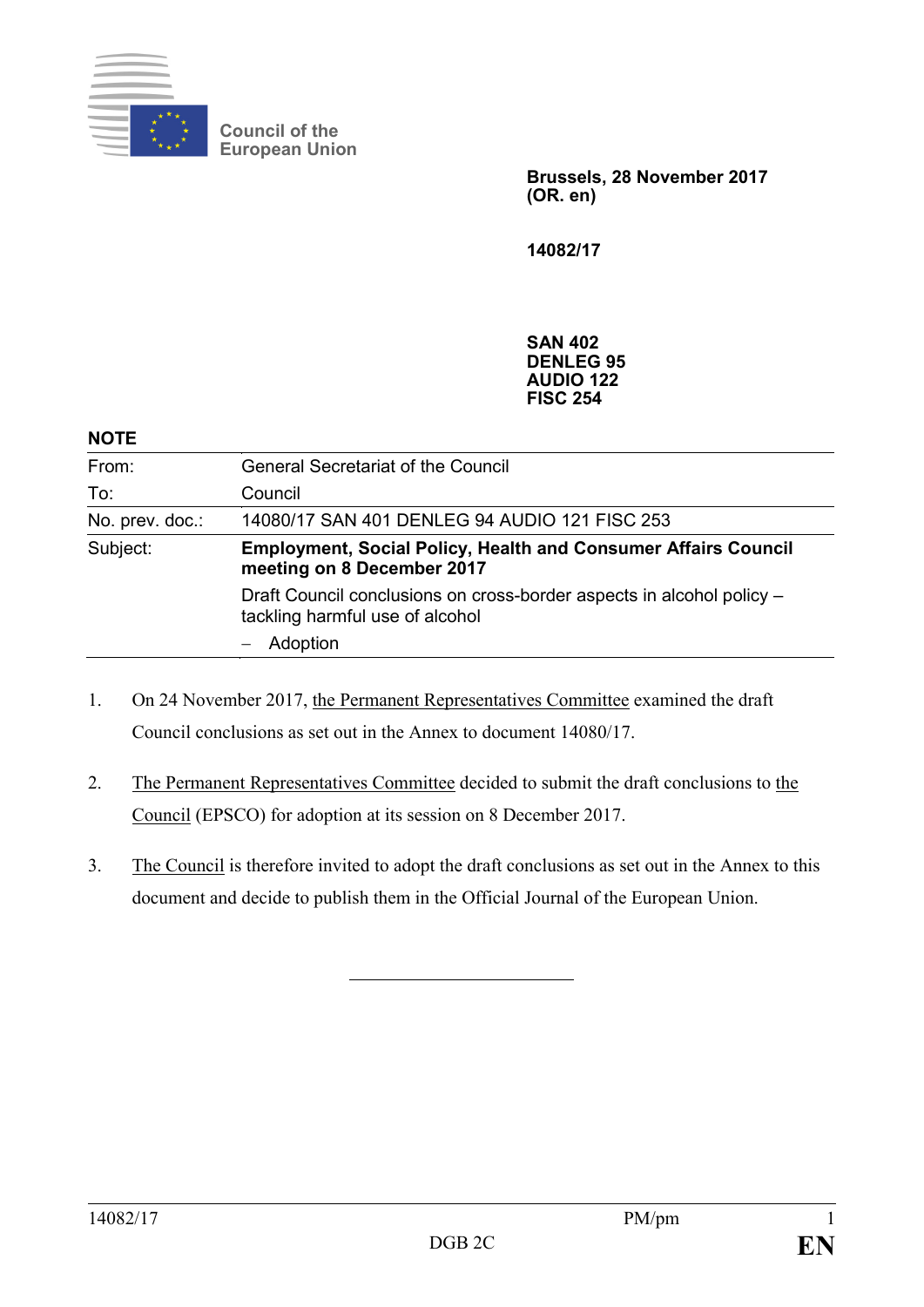### **Draft Council conclusions**

#### **on cross-border aspects in alcohol policy – tackling the harmful use of alcohol**

## **THE COUNCIL OF THE EUROPEAN UNION**

- 1. RECALLS Article 168 of the Treaty on the Functioning of the European Union (TFEU), which provides that a high level of human health protection should be ensured in the definition and implementation of all Union policies and activities, and which also states that Union action should complement national policies while respecting the responsibilities of the Member States for the definition of their health policy and for the organisation and delivery of health services and medical care.
- 2. RECALLS the principles of the internal market as provided for in the Treaty on European Union and in the TFEU.
- 3. RECALLS the various initiatives adopted by the Council regarding alcohol-related harm caused by the harmful use of alcohol and, in particular, the latest Council conclusions on an EU strategy on the reduction of alcohol-related harm*,* adopted on 7 December 2015**[1](#page-1-0)** . **[2](#page-1-1)**

 $\overline{a}$ 

<span id="page-1-0"></span>**<sup>1</sup>** OJ C 418, 16.12.2015, p. 6.

<span id="page-1-1"></span>**<sup>2</sup>** See also: Council Recommendation on the drinking of alcohol by young people, in particular children and adolescents (OJ L 161, 16.6.2001, p. 38); Council conclusions on a Community strategy to reduce alcohol-related harm (OJ C 175, 20.6.2001, p. 1); Council conclusions on alcohol and young people (9507/04); Council conclusions on the EU strategy to reduce alcohol-related harm (16165/06); Council conclusions on reducing the burden of cancer (10414/08); Council conclusions on alcohol and health (OJ C 302, 12.12.2009, p. 15); Council conclusions on closing health gaps within the EU through concerted action to promote healthy lifestyle behaviours (OJ C 359, 09.12.2011 p. 5).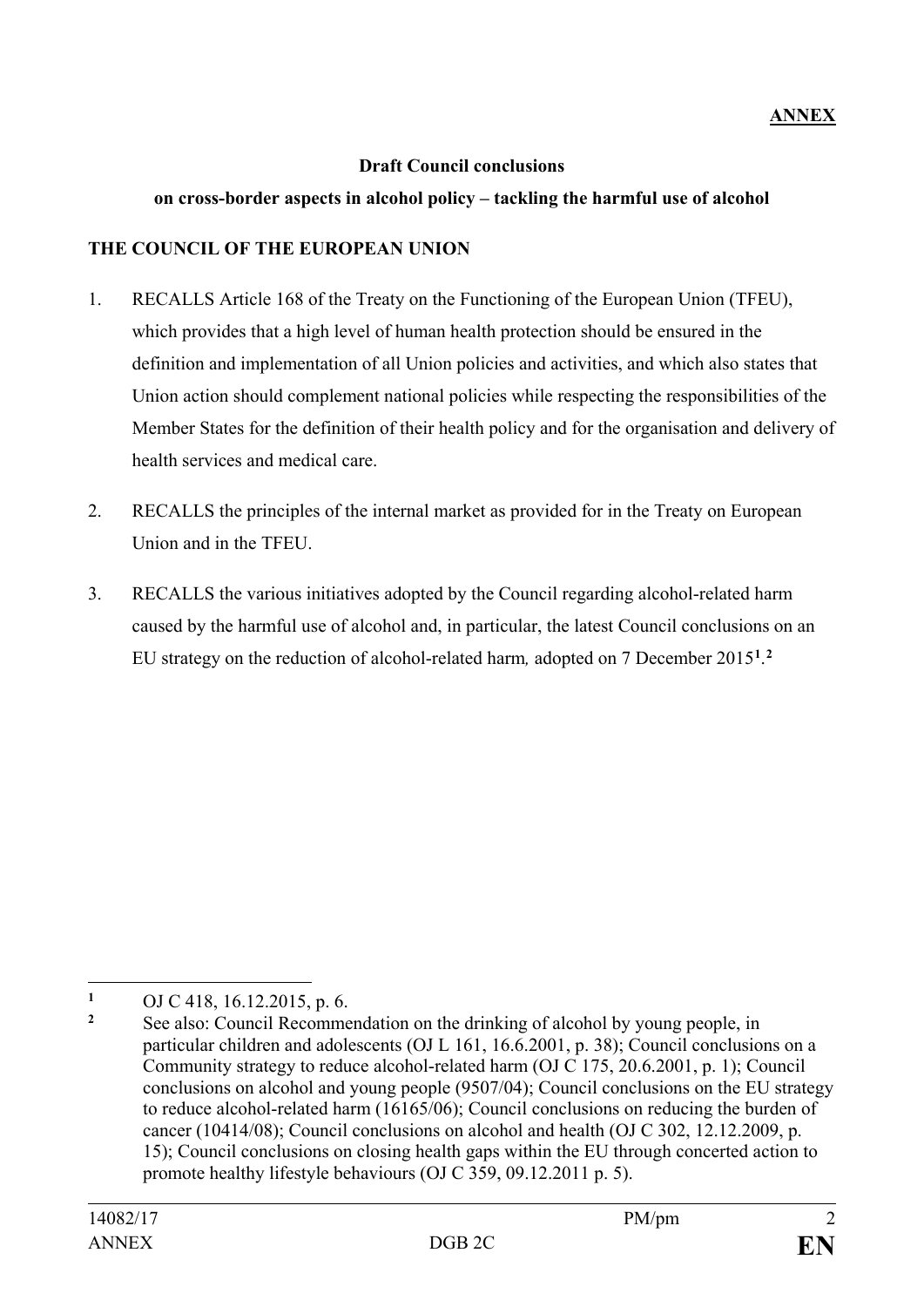- 4. RECALLS the resolution adopted by the European Parliament on 29 April 2015 on an 'Alcohol Strategy' **[3](#page-2-0)** inviting the Commission to work on a new Alcohol Strategy (2016-2022), in which the European Parliament 'stresses the need for at least the calorie content of alcoholic beverages to be clearly stated on labels as soon as possible', and 'calls on the Commission to evaluate and, if necessary, reform the role and functioning of the EAHF' **[4](#page-2-1)** and increase interaction with the Committee on National Alcohol Policy and Action (CNAPA)**[5](#page-2-2)** at EU level.
- 5. RECALLS the communication from the Commission on 'An EU strategy to support Member States in reducing alcohol-related harm' (2007-2012) **[6](#page-2-3)**, in particular where cross-border aspects, for instance of labelling requirements or advertising, would benefit from the added value of action at EU level, and WELCOMES the commitments from the Commission to further pursue and support such action, in particular within the framework of the CNAPA and the EAHF*.*
- 6. RECALLS the report submitted by the Commission to the European Parliament and to the Council on 13 March 2017 regarding the mandatory labelling of the list of ingredients and the nutrition declaration of alcoholic beverages**[7](#page-2-4)** .
- 7. RECALLS the opinion issued by the Committee of the Regions on 9 February 2017 on 'The need for and way towards an EU strategy on alcohol-related issues' **[8](#page-2-5)**, which calls for a new EU alcohol strategy, endorsing the call from the Council and from the European Parliament for strong political leadership on the issue, and highlighting particular areas for action, such as reducing the exposure of children and young people to alcohol marketing and advertising, improving alcohol labelling at EU level and improving road safety.

<span id="page-2-0"></span> $\overline{a}$ **<sup>3</sup>** OJ C 346, 21.9.2016, p. 32.

<span id="page-2-1"></span>**<sup>4</sup>** European Alcohol and Health Forum:

[https://ec.europa.eu/health/alcohol/forum/forum\\_details\\_en#fragment0.](https://ec.europa.eu/health/alcohol/forum/forum_details_en#fragment0)

<span id="page-2-2"></span><sup>&</sup>lt;sup>5</sup> [https://ec.europa.eu/health/alcohol/committee\\_en.](https://ec.europa.eu/health/alcohol/committee_en)<br><sup>6</sup> 14851/06

<span id="page-2-3"></span> $\frac{6}{7}$  14851/06.

<span id="page-2-4"></span> $\frac{7}{8}$  7303/17.

<span id="page-2-5"></span>**<sup>8</sup>** OJ C 207, 30.6.2017, p. 61.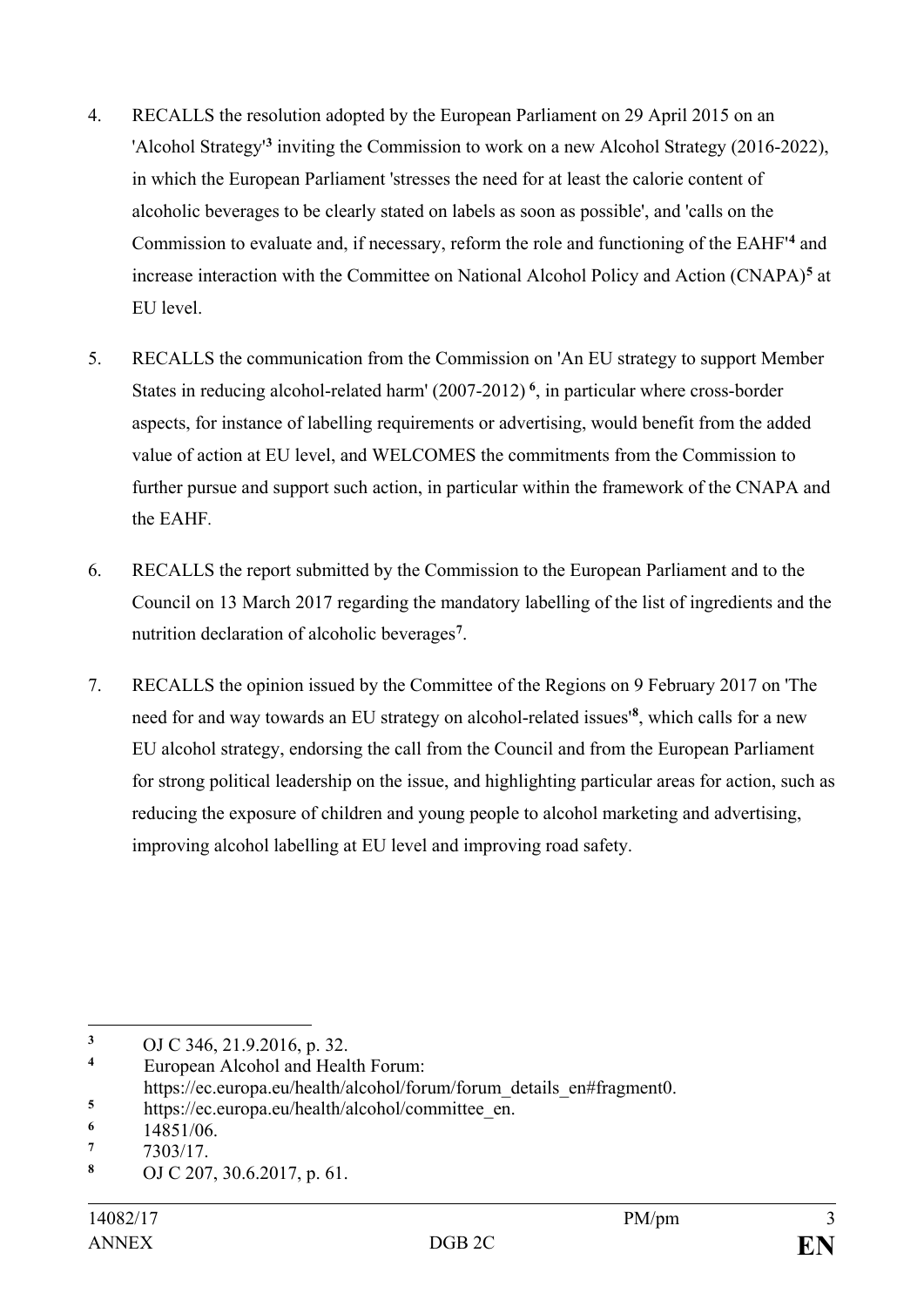- 8. RECALLS the European Charter on Environment and Health**[9](#page-3-0)**, which recognises, among the principles for public policy, that the health of individuals and communities should take clear precedence over considerations of economy and trade.
- 9. RECALLS the Global Strategy to reduce the harmful use of alcohol**[10](#page-3-1)** endorsed by the World Health Assembly of the World Health Organisation (WHO) on 21 May 2010, as well as the WHO European action plan to reduce the harmful use of alcohol 2012-2020**[11](#page-3-2)**, endorsed by all 53 Member States in the WHO European Region on 15 September 2011. Both documents highlight the need to adopt a comprehensive approach and to appropriately engage sectors such as development, transport, justice, social welfare, fiscal policy, trade, agriculture, consumer policy, education and employment, as well as civil society and economic operators**[12](#page-3-3)**.
- 10. RECALLS the Global action plan for the prevention and control of non-communicable diseases (NCDs) 2013-2020**[13](#page-3-4)** endorsed by the World Health Assembly in May 2013, which sets the goal of achieving a relative reduction in the harmful use of alcohol of at least 10 % by 2025.
- 11. RECALLS the Sustainable Development Goals adopted by the United Nations General Assembly in September 2015, which include the aim of strengthening the prevention and treatment of substance abuse, including the harmful use of alcohol**[14](#page-3-5)**.

<span id="page-3-0"></span> $\overline{a}$ <sup>9</sup> [European Charter on Environment and Health,](http://www.euro.who.int/__data/assets/pdf_file/0011/116012/WA3095.pdf) adopted on 7 and 8 December 1989 by the Ministers of the Environment and of Health of the Member States of the WHO European Region of and by the Commission acting on behalf of the European Community, as a guideline for future action by the Community in areas which lie within Community competence.

<span id="page-3-1"></span><sup>10</sup> Resolution WHA63.13, p. 27.<br>11 Posolution EUP/PC61/PA

<span id="page-3-2"></span><sup>&</sup>lt;sup>11</sup> Resolution EUR/RC61/R4.

<span id="page-3-3"></span>See point 6(b) on page 6 of the Global Strategy, [http://www.who.int/substance\\_abuse/activities/gsrhua/en/.](http://www.who.int/substance_abuse/activities/gsrhua/en/)

<span id="page-3-4"></span><sup>13</sup> [http://www.who.int/nmh/events/ncd\\_action\\_plan/en/.](http://www.who.int/nmh/events/ncd_action_plan/en/)<br>14 See the Goal 3 targets at http://www.up.org/sustainabl

<span id="page-3-5"></span>**<sup>14</sup>** See the Goal 3 targets at [http://www.un.org/sustainabledevelopment/sustainable](http://www.un.org/sustainabledevelopment/sustainable-development-goals/)[development-goals/.](http://www.un.org/sustainabledevelopment/sustainable-development-goals/)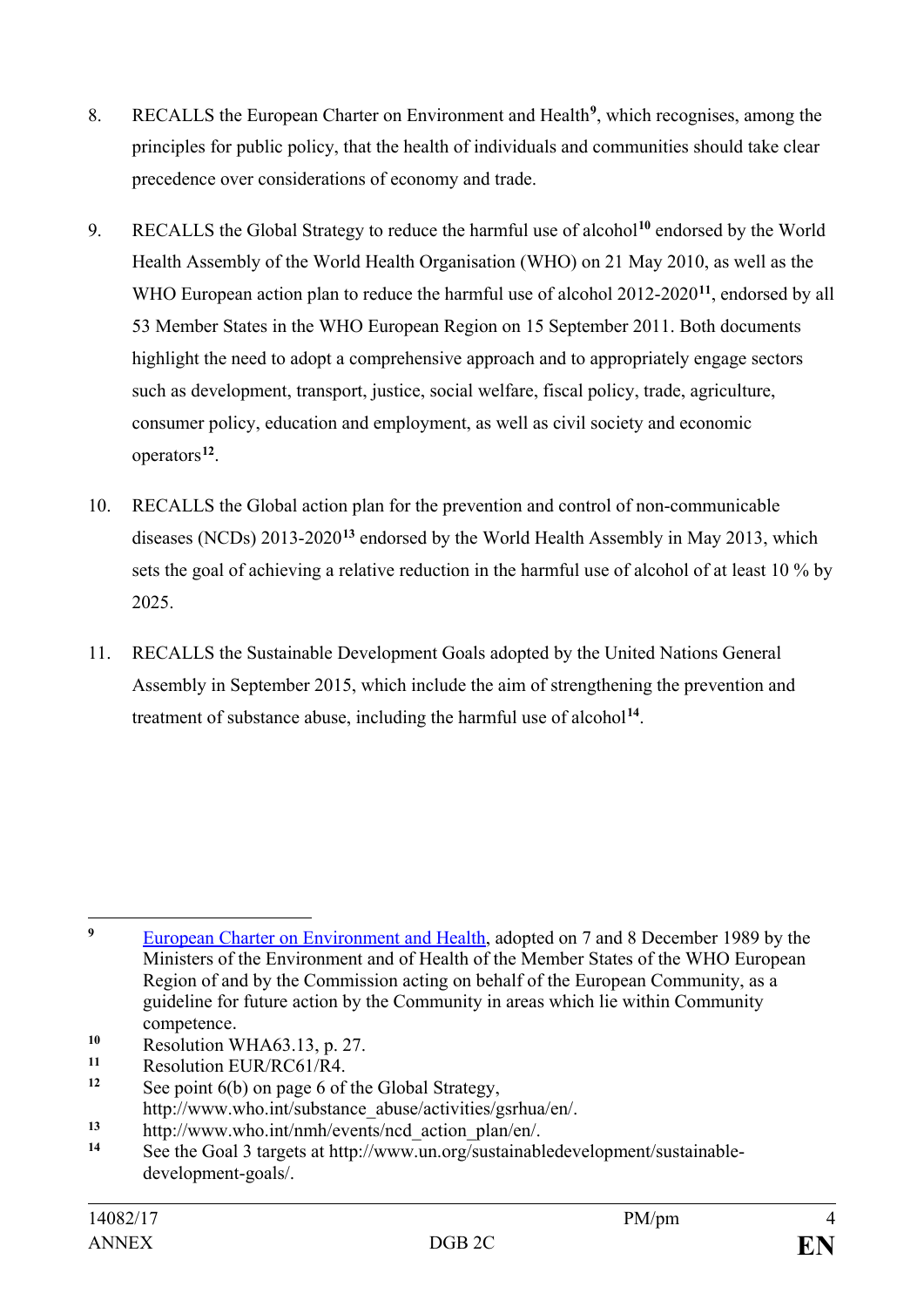- 12. WELCOMES the progress achieved by Member States by implementing the measures provided for in their wide-ranging national strategies and action plans aimed at reducing the harmful use of alcohol.
- 13. NOTES WITH CONCERN that Europe is still the heaviest-drinking region in the world. The average consumption level is almost twice as high as the world average**[15](#page-4-0)**. The harm caused by alcohol is thus also the highest in the world, whether in the form of the numerous health conditionsto which alcohol is known to contribute**[16](#page-4-1)** or as costs inter alia to society caused by crime, violence, reduced ability to work, or harm to children and families**[17](#page-4-2)**.
- 14. NOTES that the reduction of harmful use of alcohol contributes both to the sustainable growth of the European economy and to the well-being of the population. The reduction of harmful use of alcohol brings economic and financial benefits for all Member States and their citizens, for instance by contributing to the sustainability of social security systems in line with the goals of the Europe 2020 Strategy**[18](#page-4-3)**.
- 15. EMPHASISES that harmful use of alcohol also contributes significantly to health inequalities between as well as within the Member States**[19](#page-4-4)**.

<span id="page-4-0"></span> $15$ **<sup>15</sup>** Alcohol in the European Union – [Consumption, harm and policy approaches,](http://www.euro.who.int/__data/assets/pdf_file/0003/160680/e96457.pdf) World Health Organisation Regional Office for Europe and the European Union, 2012.

<span id="page-4-1"></span>**<sup>16</sup>** As recalled by the WHO in Policy in action – [A tool for measuring alcohol policy](http://www.euro.who.int/__data/assets/pdf_file/0006/339837/WHO_Policy-in-Action_indh_VII-2.pdf?ua=1)  [implementation](http://www.euro.who.int/__data/assets/pdf_file/0006/339837/WHO_Policy-in-Action_indh_VII-2.pdf?ua=1) (2017), 'Europe has the highest alcohol consumption and alcoholattributable disease burden in the world'.

<span id="page-4-2"></span>**<sup>17</sup>** See Alcohol in the European Union – [Consumption, harm and policy approaches,](http://www.euro.who.int/__data/assets/pdf_file/0003/160680/e96457.pdf) World Health Organisation Regional Office for Europe and the European Union, 2012.

<span id="page-4-3"></span><sup>18</sup> [https://ec.europa.eu/info/strategy/european-semester/framework/europe-2020-strategy\\_en.](https://ec.europa.eu/info/strategy/european-semester/framework/europe-2020-strategy_en)

<span id="page-4-4"></span>**<sup>19</sup>** The Council already underlined, in 2009, that 'health inequalities based on social determinants are strongly linked to, among other factors, alcohol consumption both as cause and a consequence; the harmful use of alcohol itself is a well-known risk or a causal factor of certain communicable and non-communicable diseases and has an impact on workforce health' (see Council Conclusions on alcohol and health, referred to in footnote 2).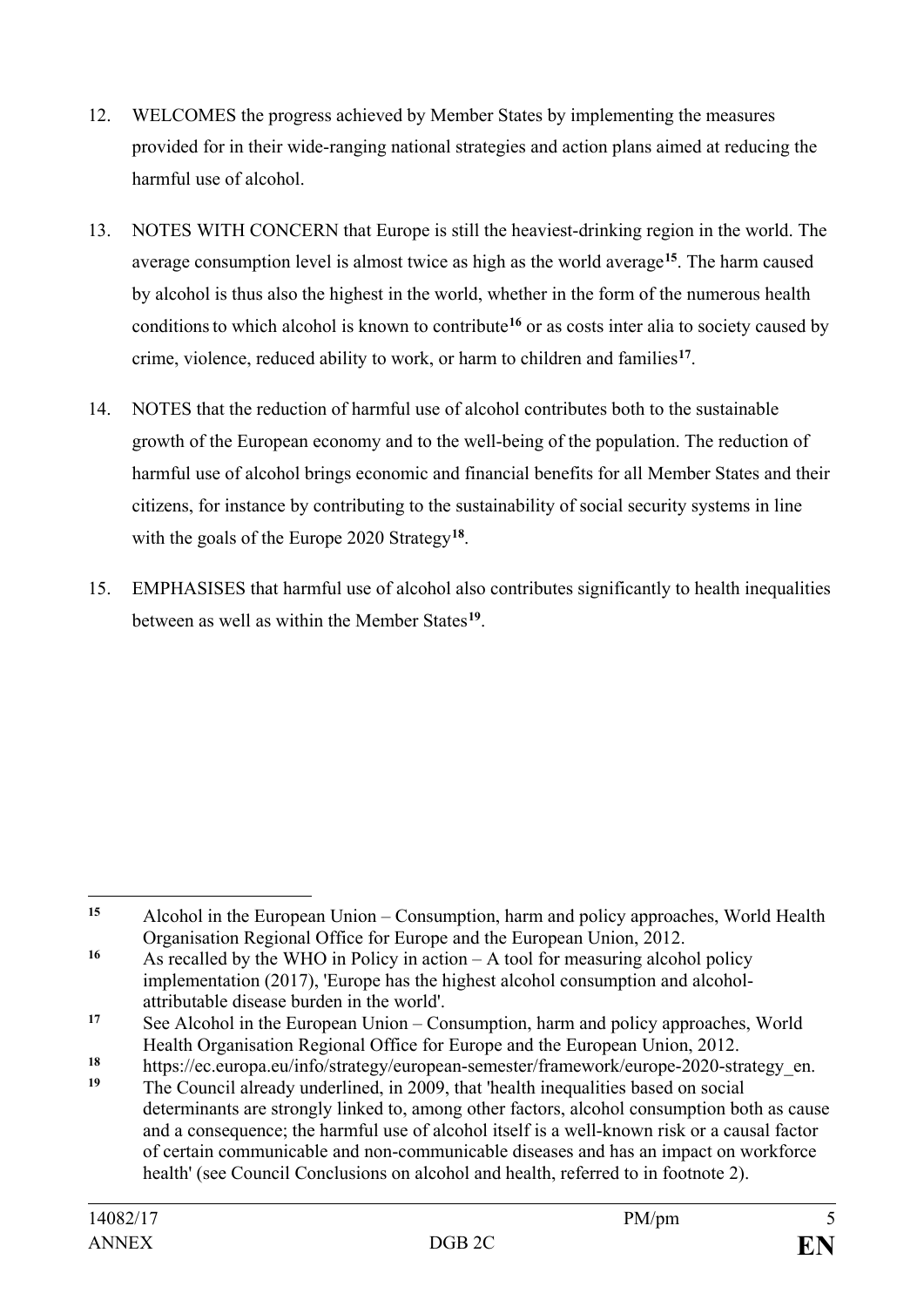- 16. EMPHASISES that the reduction of alcohol-related harm requires action across a range of policy areas and involves multiple sectors of society at local, regional, national, European and international level, in order to achieve human and social as well as economic and financial benefits for all Member States and their citizens.
- 17. NOTES that according to the scientific opinion of the Science Group of the EAHF**[20](#page-5-0)** and more recent studies**[21](#page-5-1)**, the marketing of alcoholic beverages has an impact on consumers' behaviour, particularly that of children and young people, who are more exposed to advertising through new online means of communication and are more likely to have a positive impression of brands that sponsor sporting activities.
- 18. NOTES that in its report regarding the mandatory labelling of the list of ingredients and the nutrition declaration of alcoholic beverages<sup>[22](#page-5-2)</sup>, the Commission concludes that there is no reason why such information should be absent in relation to alcoholic beverages, and invites the industry to present, within one year, a proposal for self-regulation for the entire sector of alcoholic beverages.
- 19. NOTES that, while Regulation (EU) No 1169/2011 exempts alcoholic beverages from the mandatory provision of information on ingredients and nutritional values, several Member States have maintained or adopted national measures imposing labelling requirements or health warnings and some alcohol manufacturers voluntarily provide such information to consumers.

<span id="page-5-2"></span><span id="page-5-1"></span><sup>21</sup> For all, see the results of the study conducted in September 2012 by RAND Europe at the request of the European Commission, [https://ec.europa.eu/health//sites/health/files/alcohol/docs/alcohol\\_rand\\_youth\\_exposure\\_ma](https://ec.europa.eu/health/sites/health/files/alcohol/docs/alcohol_rand_youth_exposure_marketing_en.pdf) [rketing\\_en.pdf.](https://ec.europa.eu/health/sites/health/files/alcohol/docs/alcohol_rand_youth_exposure_marketing_en.pdf) For the latest studies, see Jernigan, D., Noel, J., Landon, J., Thornton, N. and Lobstein, T. (2017) Alcohol marketing and youth alcohol consumption: a systematic review of longitudinal studies published since 2008. Addiction, 112: 7-20. doi: 10.1111/add.13591. **<sup>22</sup>** Report referred to in paragraph 5.

<span id="page-5-0"></span> $20$ [http://ec.europa.eu/health/ph\\_determinants/life\\_style/alcohol/Forum/docs/science\\_o01\\_](http://ec.europa.eu/health/ph_determinants/life_style/alcohol/Forum/docs/science_o01_en.pdf) [en.pdf.](http://ec.europa.eu/health/ph_determinants/life_style/alcohol/Forum/docs/science_o01_en.pdf)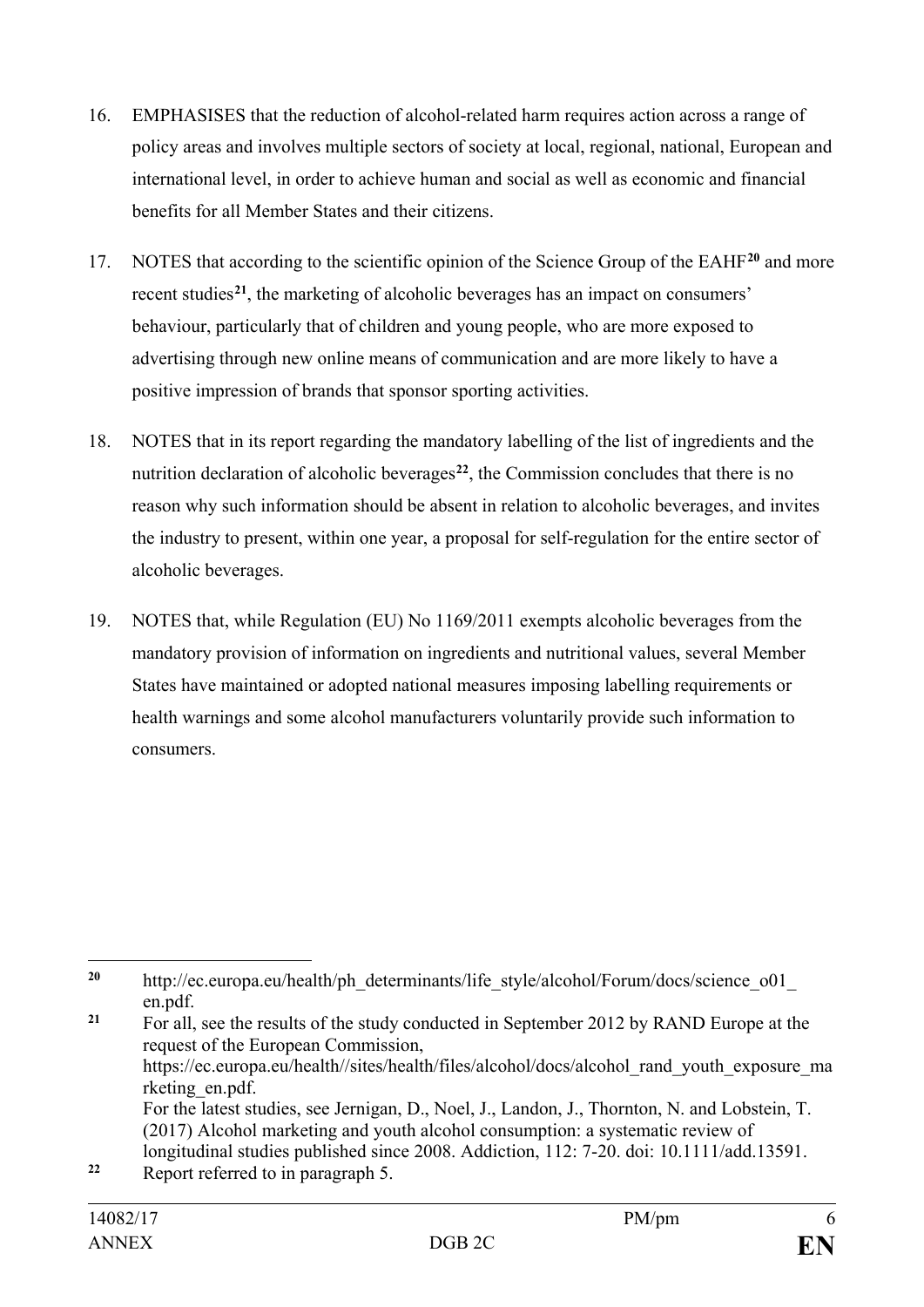- 20. NOTES WITH CONCERN that, while the price of alcohol is one of the most important factors governing total alcohol consumption and one of the most powerful tools which countries can use to prevent the harmful use of alcohol**[23](#page-6-0)**, the health objectives of several Member States may be compromised by excessively large quantities of alcohol transported, allegedly for personal use, from one country to another.
- 21. NOTES WITH CONCERN that the physical availability and ease of access to alcohol has an impact on alcohol consumption and that, in this context, the development of online sales presents new challenges for the Member States in addressing the issue, in particular as regards the availability of alcoholic beverages to minors.
- 22. NOTES WITH CONCERN that the effectiveness of Member States' regulations and plans aimed at introducing measures to protect public health and prevent the harmful use of alcohol can be weakened by exposure to cross-border advertising, including online advertising, and cross-border trade, including online sales. Thus, multilateral cooperation, involving different policy areas, maximises the benefits of national measures related to alcohol-related health issues.
- 23. NOTES that comparable data on alcohol consumption and harm gathered on the basis of a common methodology is a valuable asset for the development of alcohol policy measures within the EU, as well as for the evaluation of their impact, and, in this context, WELCOMES the work already undertaken in the framework of the Joint Action on Reducing Alcohol-Related Harm (JARARHA)**[24](#page-6-1)**.

<span id="page-6-0"></span> $\overline{a}$ <sup>23</sup> See Global Strategy to Reduce the Harmful Use of Alcohol, WHO, 2010.

<span id="page-6-1"></span>**<sup>24</sup>** In [http://www.rarha.eu/Pages/default.aspx,](http://www.rarha.eu/Pages/default.aspx) see in particular the report on ['Comparative](http://www.rarha.eu/NewsEvents/LatestNews/Lists/LatestNews/Attachments/36/Comparative%20monitoring%20%20of%20alcohol%20epidemiology%20%20across%20the%20EU%20%E2%80%93%2027.02.pdf)  [monitoring of alcohol epidemiology across the EU'.](http://www.rarha.eu/NewsEvents/LatestNews/Lists/LatestNews/Attachments/36/Comparative%20monitoring%20%20of%20alcohol%20epidemiology%20%20across%20the%20EU%20%E2%80%93%2027.02.pdf)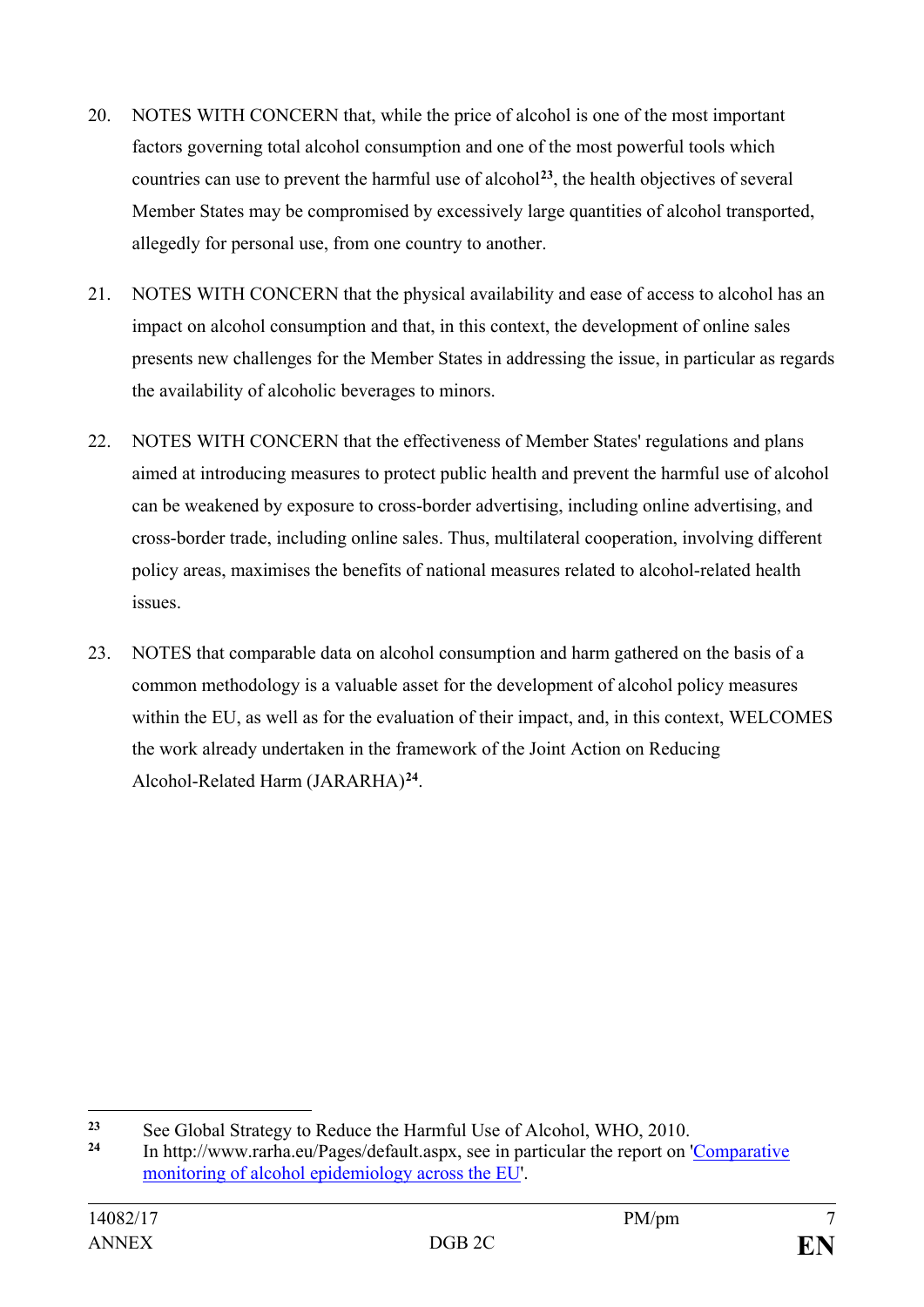# **INVITES THE MEMBER STATES TO**

- 24. Continue to strengthen the implementation of the Global action plan for the prevention and control of NCDs 2013-2020, with a view to achieving the goal of a 10 % relative reduction in the harmful use of alcohol by 2025.
- 25. Continue to integrate the objective of reducing alcohol-related harm into all relevant national policies, such as policies likely to have an impact on the prices of alcoholic beverages as well as policies aimed at regulating marketing and alcohol selling arrangements, as recommended in the Council conclusions on Health in All Policies**[25](#page-7-0)**.
- 26. Examine the possibility of adopting measures aimed at decreasing the harmful use of alcohol at national level and within the framework of bilateral and multilateral cooperation, while respecting the smooth functioning of the internal market, such as measures aimed at protecting children and young people from exposure to cross-border advertising within the single market, increasing the efficiency of the information provided through the labelling of alcoholic beverages and preventing illegal activities connected to cross-border transport of alcohol.
- 27. Closely monitor the compliance with national and EU measures aimed at preventing the harmful use of alcohol, such as the minimum age for purchasing alcohol and the conditions applicable to cross-border transport of alcoholic beverages.
- 28. Explore possible ways, including through bilateral and multilateral arrangements, of preventing cross-border issues from having a negative impact on the effectiveness of the national measures aimed at tackling the harmful use of alcohol.

<span id="page-7-0"></span><sup>25</sup> **<sup>25</sup>** Council conclusions adopted on 30 November 2006 (16167/06).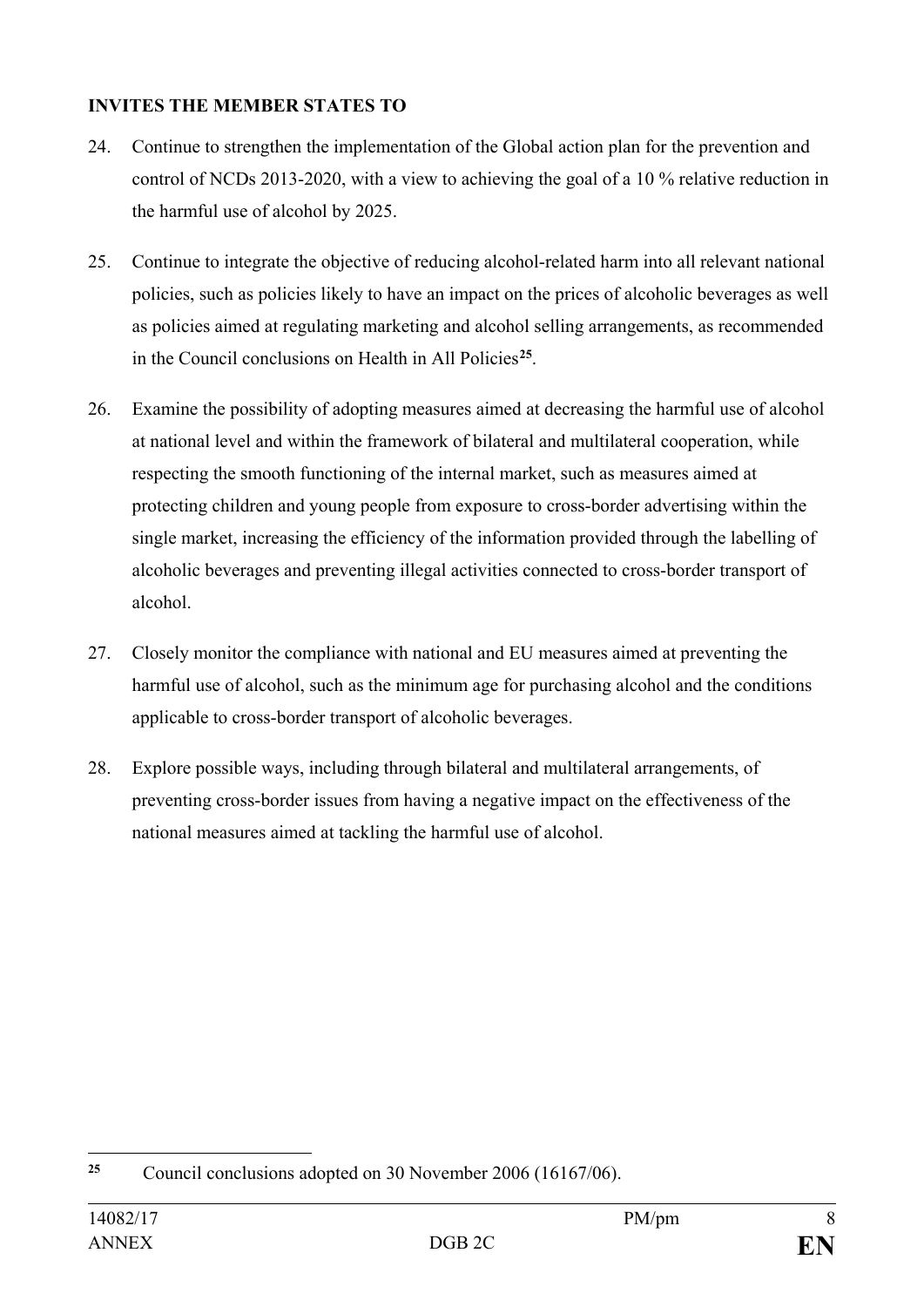# **INVITES THE MEMBER STATES AND THE COMMISSION TO**

- 29. Continue gathering and sharing information at EU level on national measures adopted in the context of the alcohol policy, as well as on the enforcement of national alcohol-related measures.
- 30. Continue developing collaboration and the sharing of best practices aimed at reducing the harmful use of alcohol within the EU wherever possible, in particular through better supervision of activities liable to weaken the effectiveness of national alcohol policies in other Member States, e.g. cross-border transmission of promotional messages and cross-border purchases of alcoholic beverages.
- 31. Support the development of studies and scientific research aimed at identifying the most efficient measures and initiatives tackling the harmful use of alcohol and share the results thereof, to inter alia optimise the impact of the information provided on alcoholic beverages, e.g. through labelling.
- 32. Building on the work carried out by the WHO, develop, within the context of a EU joint action on harmful use of alcohol and in collaboration with the competent EU agencies and other bodies**[26](#page-8-0)**, a common methodology for the collection and analysis of relevant data to monitor and evaluate the impact of national and EU cross-sector measures on reducing harmful use of alcohol, including statistics on cross-border purchases and data to evaluate the volume, content and impact of alcohol marketing in new media, particularly its impact on children and young people.

<span id="page-8-0"></span> $\overline{a}$ **<sup>26</sup>** For instance, the [European Centre for Disease Prevention and Control \(ECDC\),](https://ecdc.europa.eu/en) the [European Monitoring Centre for Drugs and Drug Addiction \(EMCDDA\),](http://www.emcdda.europa.eu/) the [European](https://www.efsa.europa.eu/)  [Food Safety Authority](https://www.efsa.europa.eu/) (EFSA), the [European Agency for Safety and Health at Work \(EU-](https://osha.europa.eu/en)[OSHA\).](https://osha.europa.eu/en)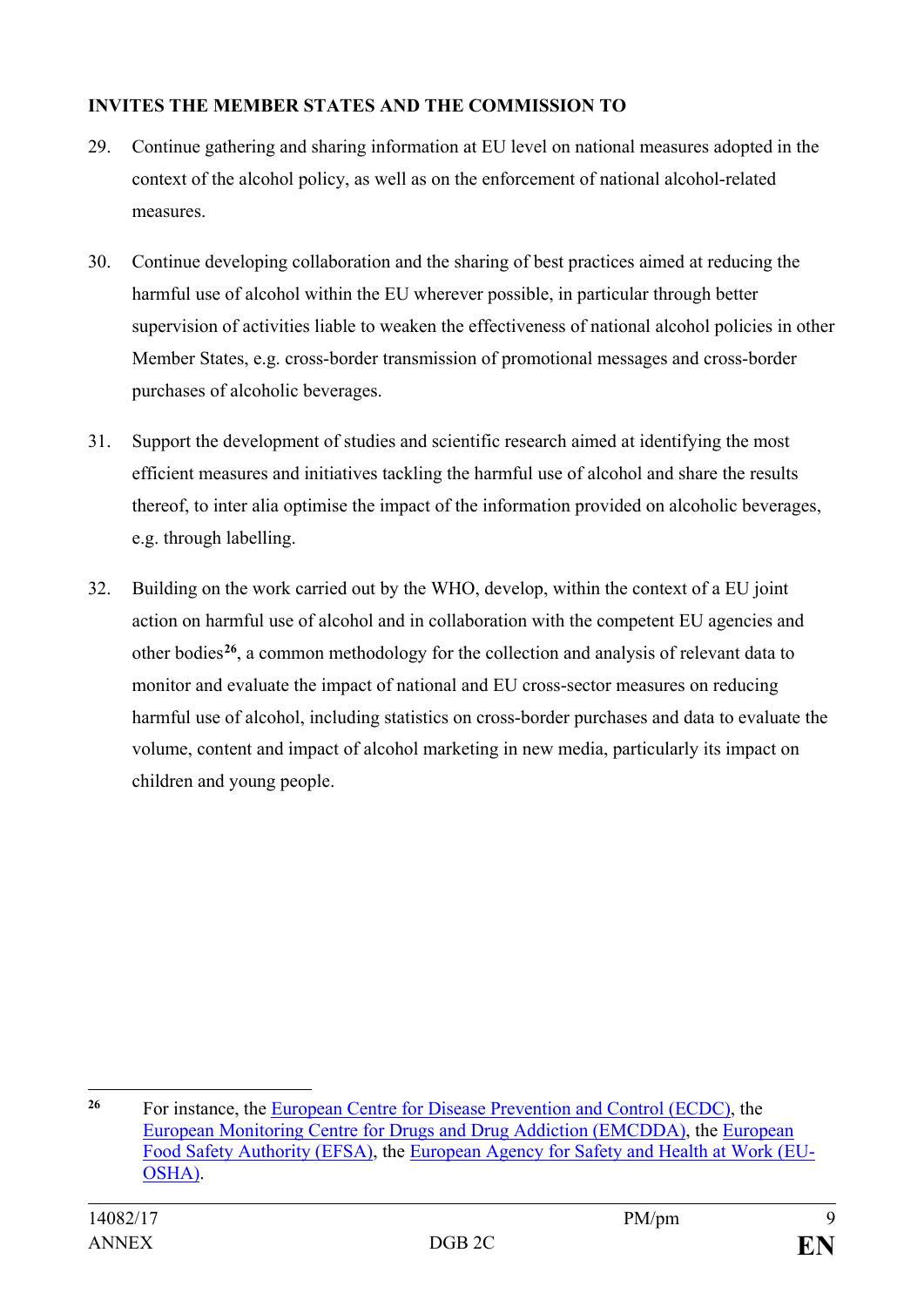## **INVITES THE COMMISSION TO**

- 33. Adopt a strategy dedicated to the reduction of alcohol-related harm, as referred to in paragraph 21 of the Council conclusions on an EU Strategy on the reduction of alcohol-related harm**[27](#page-9-0)**, which should take account of the scientific, technological, economic and social aspects of the harmful use of alcohol and the developments in different policy areas having an impact on alcohol-related harm that have occurred since 2012.
- 34. Continue to integrate the objectives of reducing alcohol-related harm into all relevant EU policies, in compliance with the recommendations in the Council conclusions on Health in All Policies.
- 35. While fully respecting the principles of subsidiarity and proportionality, as well as local and regional social and cultural traditions, continue to support the Member States' prevention policies to reduce alcohol consumption, to prevent alcohol abuse and to address the harm that it causes.
- 36. Explore all possibilities to continue to fund the initiatives of all interested stakeholders in the framework of the third programme of action in the field of public health**[28](#page-9-1)**, namely in the framework of the CNAPA. Initiate and implement a new Joint Action on harmful use of alcohol, building on the work begun by the successful JARARHA which ended in 2016, in concordance with the health programme.
- 37. Continue monitoring the development of new media and evaluating the adequacy of the current measures aimed at reducing exposure, particularly of children and young people, to alcohol advertising transmitted through digital media, including social media.

<span id="page-9-0"></span> $27$ <sup>27</sup> Referred to in paragraph 2.<br><sup>28</sup> See Perulation (EU) No. 29

<span id="page-9-1"></span>**<sup>28</sup>** See Regulation (EU) No 282/2014.